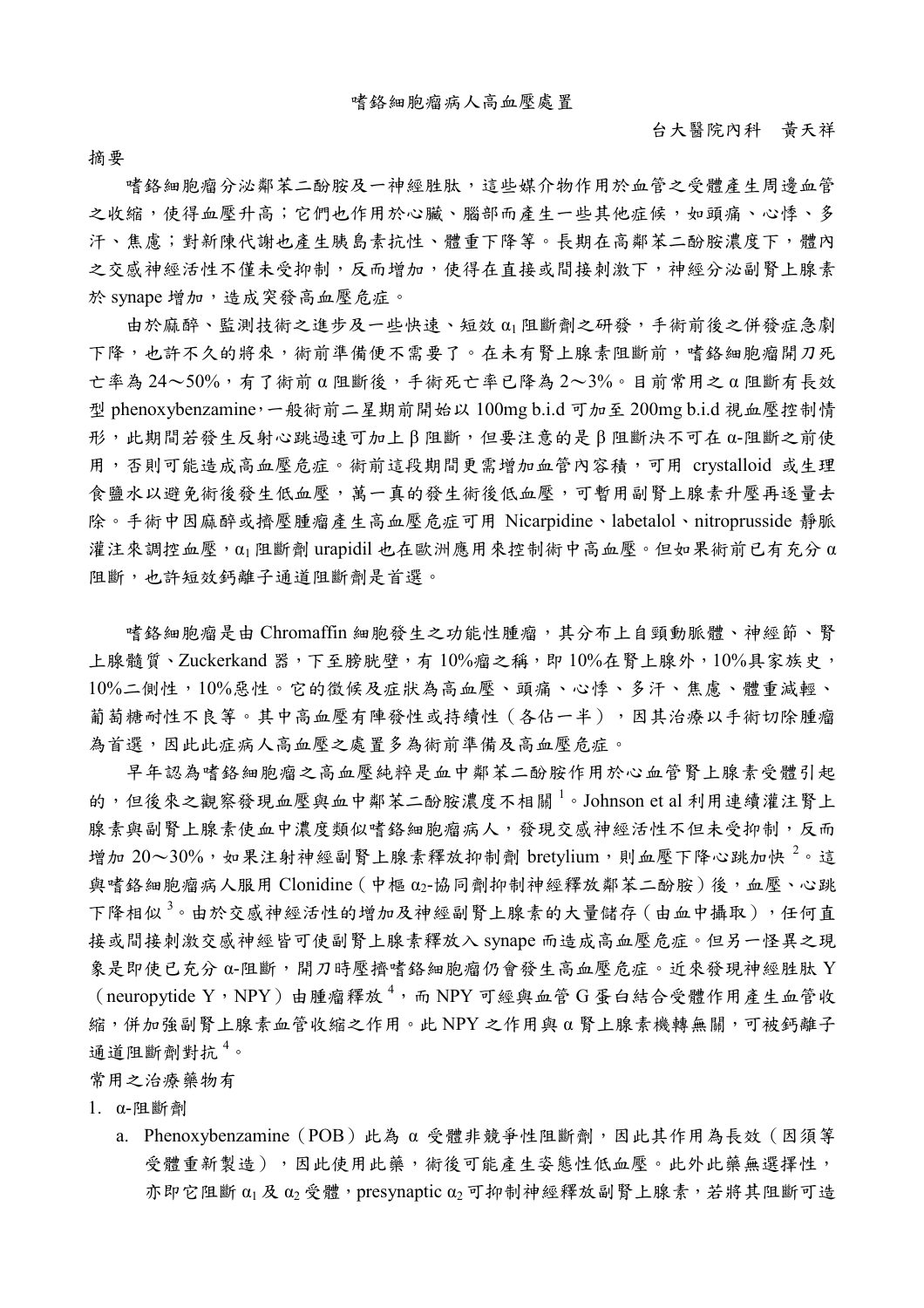成反射性心跳過速<sup>7</sup>。

- b. 選擇性 α1 受體阻斷劑如 prazosin、terazosin、doxazosin,此類藥劑已漸取代前者,因其 作用時間較短,又不抑制 α2,不會造成反射性心跳過速。
- 2. 鈣離子通道阻斷劑直接使小動脈平滑肌放鬆<sup>8,</sup>可對抗副腎上腺素及 NPY 之作用,尤其是 長效型鈣離子通道阻斷劑效果不錯<sup>9,</sup>若遇較頑強者可與 α1受體阻斷劑併用。此外它並不 會使血壓降得太低或姿態性低血壓,因此對陣發性高血壓型之病人相當適合;它也可預防 鄰苯二酚胺引起的冠狀動脈痙攣及心肌炎。Nicardipine 可靜脈注射調控手術中高血壓。
- 3. β-阻斷劑在未使用 α-阻斷前為禁忌,因  $α_1$ 造成之血管收縮失去血管擴張  $β_2$ 之對抗,造成 高血壓危症,甚至又因 β 阻斷造成肺水腫。它主要用於對抗反射性心跳過速。Abetalol(α  $\mathcal{R}$  β 阻斷劑, β 阻斷>α 阻斷) 曾被用於嗜鉻細胞瘤 $11$ , 但亦有異常高血壓反應之案例。 $12$
- 4. 中樞 α2 協同劑, Clonidine 雖然可抑制神經釋放鄰苯二酚胺, 而降低血壓及心跳<sup>3</sup>, 但因其 有反彈高血壓,故未廣泛應用於嗜鉻細胞瘤之高血壓治療。
- 5. 鄰苯二酚胺製造抑制劑,α-methyl-para-tyrosine 可競爭性抑制 tyrosine hydroxylase,此酵素 為製造鄰苯二酚胺之瓶頸步驟所需,使用此藥可使腫瘤之鄰苯二酚胺貯存耗盡,使得血壓 容易控制,減少術中血液流失 <sup>1</sup><sup>3</sup> 及水分之補充。除了 α 阻斷外加上此藥以達成內科阻斷。 總之,嗜絡細胞瘤引發次發性高血壓經過手術切除後大部分可痊癒,家族性者復發率高 達  $20 \sim 50\%^{14}$ ,術後高血壓仍須藥物控制者  $25 \sim 38\%^{15}$ ,因此術後之追蹤仍然必要。由於 laprascopic 手術之發達,麻醉技術之進步,短效 α1 阻斷劑之研發,手術前後之併發症及死亡 率已大為降低 $16$ 。

## 參考文獻

- 01. Bravo EL, Tarazi RC, Gifford Jr RW, Stewart BH. 1979. Circulating and urinary catecholamines in pheochromocytoma. Diagnostic and pathophysiologic implications. N Engl J Med 301:682-6.
- 02. Johnson MD, Smith PG, Mills E, Schanberg SM. 1983. Paradoxical elevation of sympathetic activity during catecholamine infusion in rats. J Pharmacol Exp Ther 227:254-9.
- 03. Bravo EL, Tarazi RC, Fouad FM, Textor SC, Gifford Jr RW, Vidt DG. 1982. Blood pressure regulation in pheochromocytoma. Hypertension 4:193-9.
- 04. Lundberg JM, Hokfelt T, Hemsen A, Theodorsson-Norheim E, Pernow J, Hamberger B, Goldstein M. 1986. Neuropeptide Y-like immunoreactivity in adrenaline cells of adrenal medulla and in tumors and plasma of pheochromocytoma patients. Regul Pept  $13.169 - 82$
- 05. Boutros AR, Bravo EL, Zanettin G, Straffon RA. 1990. Perioperative management of 63 patients with pheochromocytoma. Cleve Clin J Med 57:613-7.
- 06. Ulchaker JC, Goldfarb DA, Bravo EL, Novick AC. 1999. Successful outcomes in pheochromocytoma surgery in the modern era. J Urol 161:764-7.
- 07. Hoffman BB. 2001. Catecholamines, sympathomimetic drugs, and adrenergic receptor antagonists. In: Hardman JG, Lombard LE. Goodman & Gillman's the Pharmacological basis of therepeutics. Philadelphia; McGraw-Hill; 215-68.